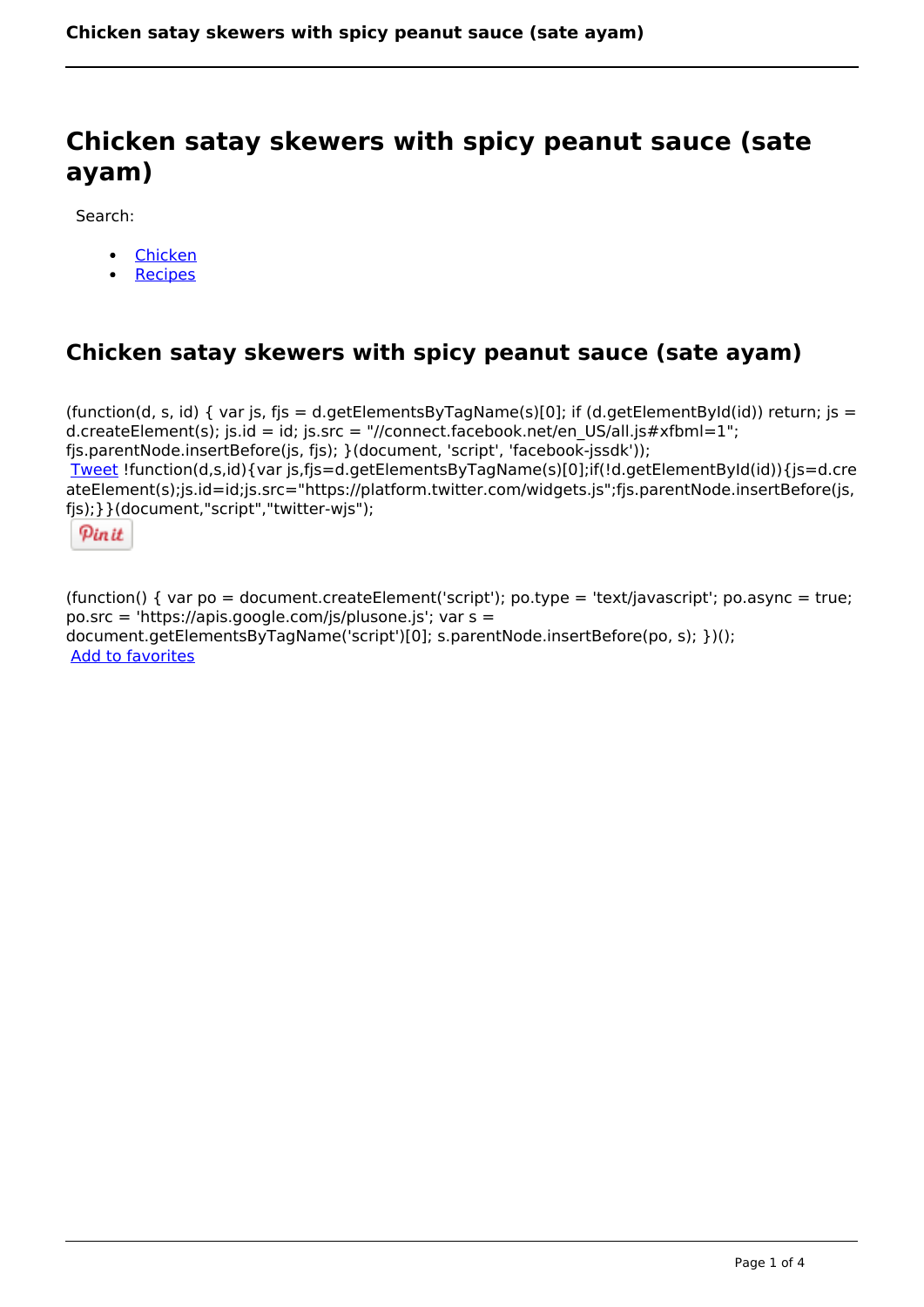### **Chicken satay skewers with spicy peanut sauce (sate ayam)**



Rate this recipe

0 people are cooking this [Count me in](https://www.naturalhealthmag.com.au/flag/flag/favorites/2145?destination=printpdf%2F2145&token=426c1c1ab8af752e646ae899dd1ff5ac)

The city of Jakarta, Indonesia is always bustling with street food vendors, so here, chef Luke Nguyen shares his take on chicken satay.

# (serves 4 to 6 as part of a shared meal)

500 g boneless, skinless chicken thighs, cut into pieces

#### **Marinade**

3 garlic cloves, finely diced

**Ingredients**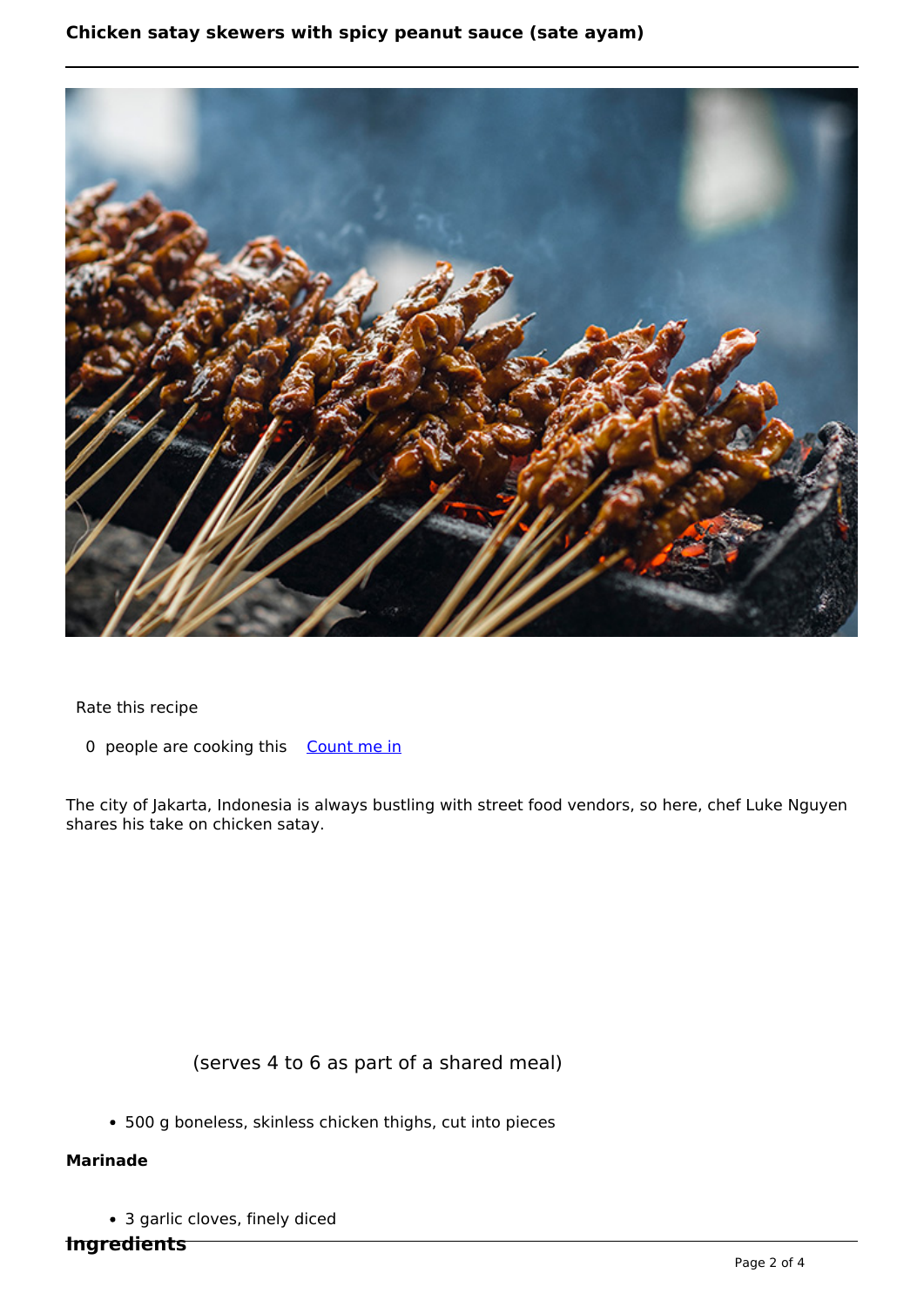- 2–3 red Asian shallots, thinly sliced
- 2 red chillies, chopped
- 1 tsp paprika
- $\cdot$   $\frac{1}{4}$  tsp ground white pepper
- 2 tsp ground coriander
- 2 tsp ground nutmeg
- 1 tsp ground cumin
- 1 tsp vegetable oil
- 1 tbsp shrimp paste
- 2 tbsp light soy sauce
- 2 tbsp kecap manis

#### **Spicy peanut dipping sauce**

- 1 tbsp peanut oil
- 2 garlic cloves, finely diced
- 2 red Asian shallots, diced
- 4 bird's eye chillies, sliced
- 125 g smooth peanut butter
- 250 ml (1 cup) light coconut milk
- 3 tbsp kecap manis
- 1 tbsp Worcestershire sauce
- $\cdot$   $\frac{1}{2}$  tbsp light soy sauce
- $\cdot$  ½ tsp sea salt
- $\bullet$  40 g ( $\frac{1}{4}$  cup) unsalted roasted peanuts, crushed

#### **Method**

## Soak 20 bamboo skewers in cold water for 30 minutes.

Heat a wok or saucepan over a medium heat. Add the marinade ingredients, bring to a simmer and cook for 15 minutes, or until thickened and reduced. Transfer to a large mixing bowl and leave to cool.

Thread 4 to 5 pieces of the chicken onto each skewer and place on a deep plate.

Repeat with the remaining chicken and skewers, then pour the marinade over the threaded chicken part of the skewers only. Cover with plastic wrap, transfer to the refrigerator and leave to marinate for 20 minutes.

To make the spicy peanut dipping sauce, heat the peanut oil in a small saucepan over a medium–high heat. Add the garlic, shallot and chilli and sauté for 3 minutes. Now add the peanut butter, coconut milk, kecap manis, Worcestershire sauce, soy sauce and salt. Reduce the heat and gently simmer for 10 minutes, whisking every few minutes so that the ingredients combine well. Add the crushed peanuts, lime juice and 100 ml  $\frac{1}{2}$  cup) water, return to a simmer and cook for a further 2 minutes, then remove from the heat and set aside to cool.

Heat a chargrill pan or barbecue chargrill to high. Chargrill the chicken skewers for 3 minutes on each side, turning them over and basting them with the reserved marinade every minute.